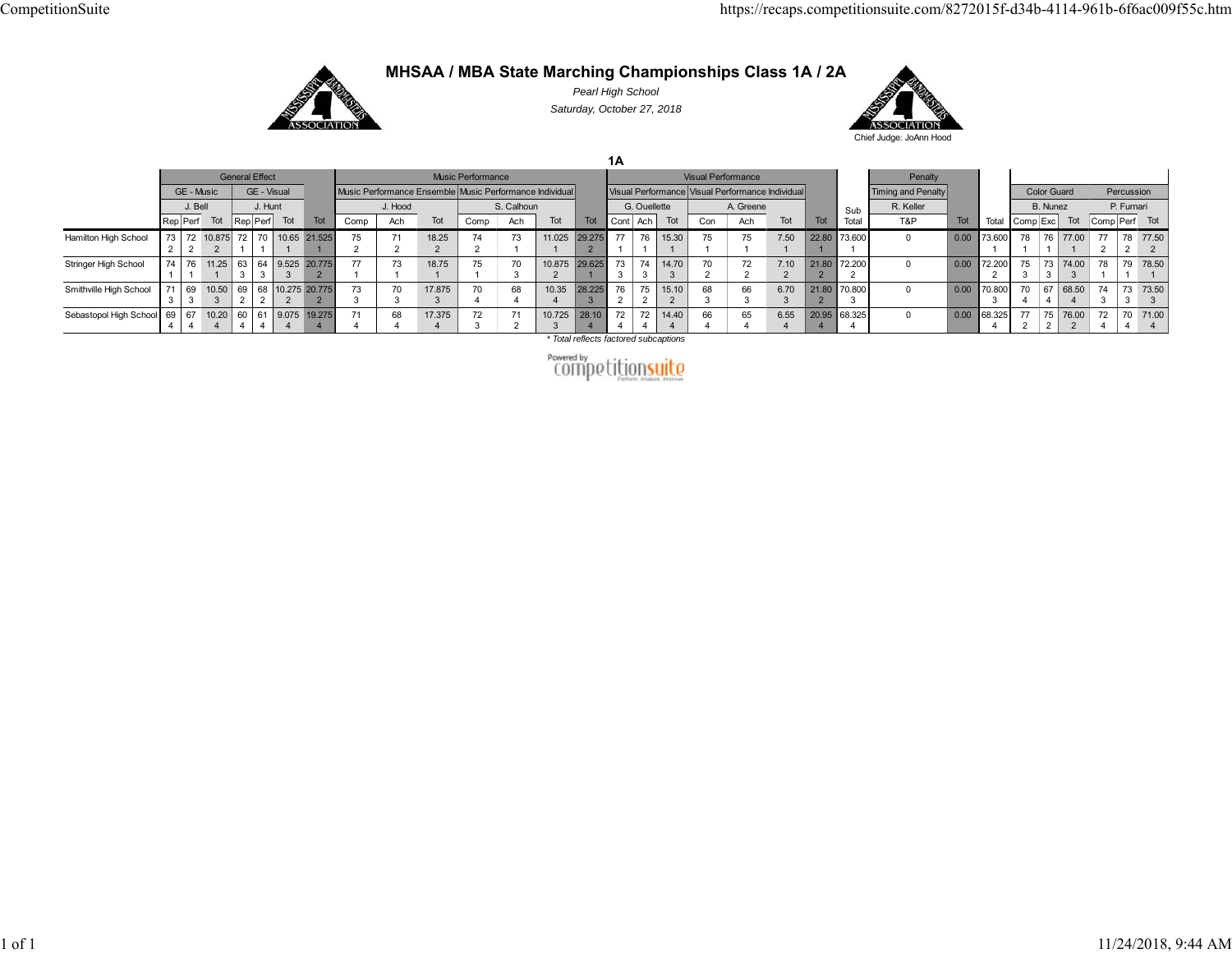

**MHSAA / MBA State Marching Championships Class 1A / 2A**

*Pearl High School Saturday, October 27, 2018*



**2A**

|                                |    |                |                          | <b>General Effect</b> |             |            |                           |      |                     |             | Music Performance |                |                                                         |                          |                      |                      |             | <b>Visual Performance</b> |                                                  |                          |             |              | Penalty                   |      |              |          |                    |             |               |            |             |
|--------------------------------|----|----------------|--------------------------|-----------------------|-------------|------------|---------------------------|------|---------------------|-------------|-------------------|----------------|---------------------------------------------------------|--------------------------|----------------------|----------------------|-------------|---------------------------|--------------------------------------------------|--------------------------|-------------|--------------|---------------------------|------|--------------|----------|--------------------|-------------|---------------|------------|-------------|
|                                |    | GE - Music     |                          |                       | GE - Visual |            |                           |      |                     |             |                   |                | Music Performance Ensemble Music Performance Individual |                          |                      |                      |             |                           | Visual Performance Visual Performance Individual |                          |             |              | <b>Timing and Penalty</b> |      |              |          | <b>Color Guard</b> |             |               | Percussion |             |
|                                |    | J. Bell        |                          |                       | J. Hunt     |            |                           |      | J. Hood             |             |                   | S. Calhoun     |                                                         |                          |                      | G. Ouellette         |             |                           | A. Greene                                        |                          |             | Sub          | R. Keller                 |      |              |          | B. Nunez           |             |               | P. Furnari |             |
|                                |    | Rep Perf       | Tot                      |                       | Rep Perf    | Tot        | Tot                       | Comp | Ach                 | Tot         | Comp              | Ach            | Tot                                                     | Tot                      | Cont                 | Ach                  | Tot         | Con                       | Ach                                              | Tot                      | <b>Tot</b>  | Total        | T&P                       | Tot  | Total        | Comp Exc |                    | Tot         | Comp Perf Tot |            |             |
| East Webster High School 83 79 |    |                | 12.15                    | 82                    |             |            | 83 12.375 24.525          | 83   | 80<br>$\mathcal{R}$ | 20.375      | 85                | 83<br>ঽ        | 12.60                                                   | 32.975<br>$\overline{2}$ | 87<br>$\overline{2}$ | 84<br>$\overline{2}$ | 17.10       | 82                        | 77                                               | 7.95<br>$\overline{2}$   | 25.05       | 82.550       | $\mathbf 0$               | 0.00 | 82.550       | 86       |                    | 84 85.00    | 89            |            | 87 88.00    |
| Calhoun City High School       | 80 | 78             | 11.85                    | 85                    |             |            | 84 12.675 24.525          | 86   | 83                  | 21.125      | 78                | 76             | 11.55                                                   | 32.675                   | 84                   | 82                   | 16.60       | 79                        | 76                                               | 7.75                     |             | 24.35 81.550 | $\Omega$                  | 0.00 | 81.550       | 84       | 82                 | 83.00       | 81            |            | 80 80.50    |
| Eupora High School             | 79 | 74             | 11.475                   | 80                    | 81 L        | 12.075     | 23.55<br>3                | 81   | 77<br>5             | 19.75       |                   | 84<br>$\Omega$ | 12.75                                                   | 32.50                    | 88                   | 85                   | 17.30       |                           | 75                                               | 7.65<br>$6 \overline{6}$ |             | 24.95 81.000 | $\Omega$                  | 0.00 | 81.000       | 78       | 76                 | 77.00       | 85            | 81         | 83.00       |
| <b>Bruce High School</b>       | 85 | 81             | 12.45                    | 73                    | 73          | 10.95      | 23.40                     | 84   | 81<br>$\mathcal{P}$ | 20.625      | 82                | 85             | 12.525                                                  | 33.15                    | 82                   | 83                   | 16.50       | 79                        | 75                                               | 7.70                     | 24.20       | 80.750       | $\mathbf 0$               | 0.00 | 80.750       | 82       | 80                 | 81.00       | 88            |            | 86 87.00    |
| Mize Attendance Center         | 81 | 80             | 12.075                   | 76                    | 76          | 11.40      | 23,475                    | 82   | 78                  | 20.00       | 80                | 77             | 11,775                                                  | 31,775<br>$\overline{5}$ | 85                   | 83                   | 16.80       | 78                        | 78                                               | 7.80                     | 24.60       | 79.850       | $\Omega$                  | 0.00 | 79.850       | 83       | 81                 | 82.00       | 86            |            | 84 85.00    |
| Enterprise High School         | 78 | 76             | 11.55                    | 74<br>$\epsilon$      | 74          | 11.10      | 22.65                     | 80   | 76                  | 19.50       | 81                | 80             | 12.075                                                  | 31.575<br>6              | 82                   | 80                   | 16.20       | 81                        | 80                                               | 8.05                     | 24.25       | 78.475       | $\Omega$                  | 0.00 | 78.475       | 82       | 80                 | 81.00       | 83            | 82         | 82.50       |
| Loyd Star High School          | 82 | 75             | 11.775                   | 75                    | 75          | 11.25      | 23.025<br>6               | 73   | 71<br>Q             | 18.00       | 84                | 81             | 12.375                                                  | 30.375<br>8              | 83                   | 81                   | 16.40       |                           | 74                                               | 7.55<br>8                | 23.95       | 77.350       | $\Omega$                  | 0.00 | 77.350       | 80       | 79                 | 79.50       | 87            | 85         | 86.00       |
| Union High School              | 79 | 77             | 11.70                    | 72                    | 72          | 10.80      | 22.50<br>8                | 78   | 74                  | 19.00       | 83                | 79             | 12.15                                                   | 31.15                    | 79                   | 78                   | 15.70       | 76                        | 76                                               | 7.60                     | 23.30       | 76.950       | $\Omega$                  | 0.00 | 76.950       | 85       | 83                 | 84.00       | 78            | 77         | 77.50       |
| Baldwyn High School            | 74 | 72             | 10.95                    | 66<br>10              | 66<br>10    | 9.90<br>10 | 20.85<br>10 <sup>10</sup> | 75   | 73                  | 18.50       | 73                | 73<br>a        | 10.95                                                   | 29.45<br>9               | 75                   | 73                   | 14.80       | 72<br>Q                   | 67<br>10 <sup>1</sup>                            | 6.95<br>10 <sup>°</sup>  | 21.75       | 72.050       | $\Omega$                  | 0.00 | 72.050<br>9  | 76       | 74<br>10           | 75.00<br>10 | -10           |            | 71.00<br>10 |
| Scott Central High School      |    | 73 71<br>10 10 | 10.80<br>10 <sup>°</sup> | 68<br>9               | 69          |            | 10.275 21.075<br>9        | 71   | 69<br>10            | 17.50<br>10 | 69<br>10          | 67<br>10       | 10.20<br>10 <sup>1</sup>                                | 27.70<br>10 <sup>°</sup> | 74<br>10             | 10                   | 14.50<br>10 | 71                        | 70                                               | 7.05<br>$\mathbf{Q}$     | 21.55<br>10 | 70.325       | $\Omega$                  | 0.00 | 70.325<br>10 | 79       | 78 l<br>8          | 78.50<br>8  | 72            | 74         | 73.00       |

*\* Total reflects factored subcaptions*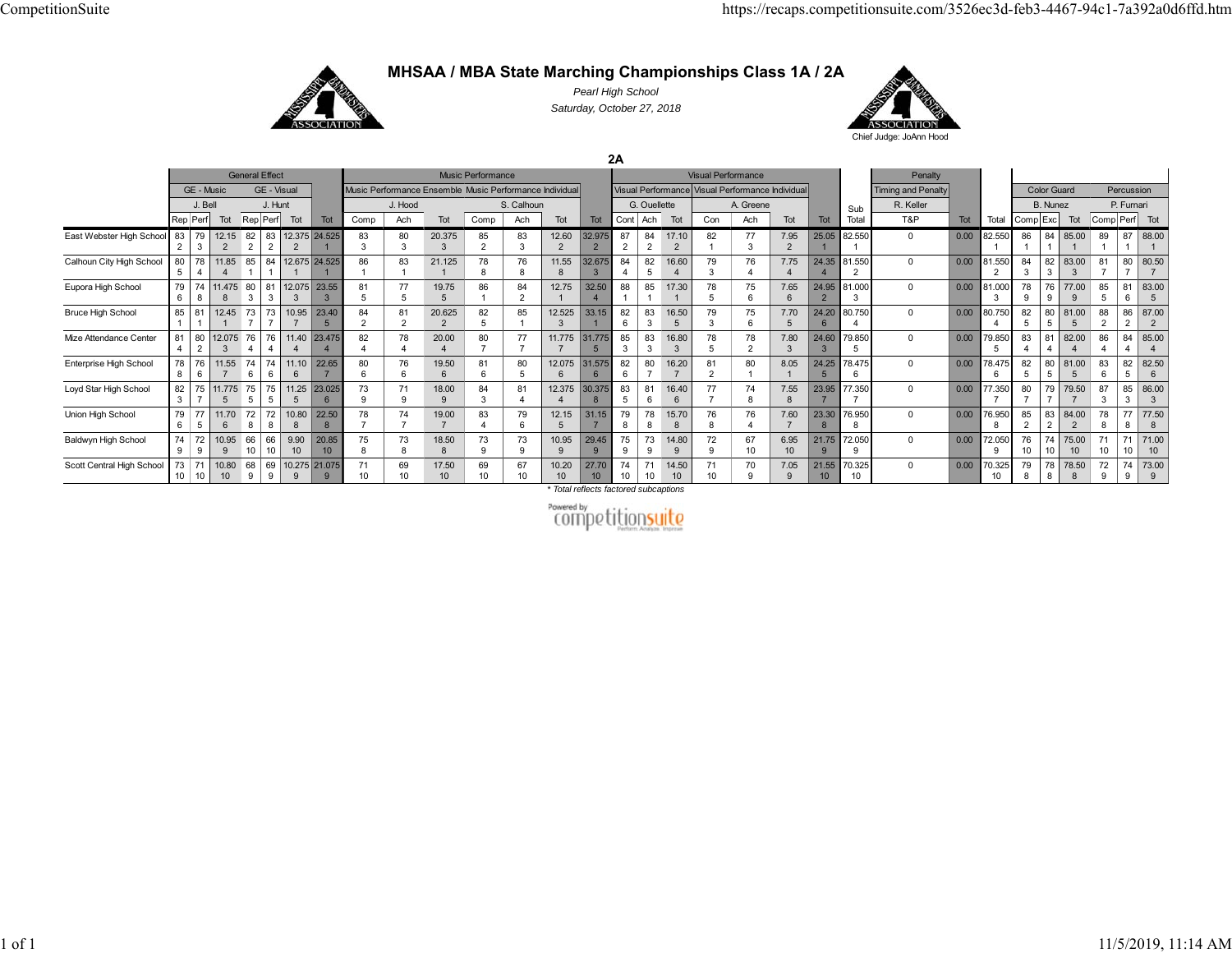

**MHSAA / MBA State Marching Championships Class 3A / 4A**

*Northwest Rankin High School Saturday, October 27, 2018*



**3A**

|                            |          |                      |             |          | <b>General Effect</b> |             |                          |                               |                      |                                                        | <b>Music Performance</b> |                |                          |                           |          |                      |                          | <b>Visual Performance</b> |                                                  |                          |             |              | Penalty                   |      |                        |                     |                    |                           |          |             |             |
|----------------------------|----------|----------------------|-------------|----------|-----------------------|-------------|--------------------------|-------------------------------|----------------------|--------------------------------------------------------|--------------------------|----------------|--------------------------|---------------------------|----------|----------------------|--------------------------|---------------------------|--------------------------------------------------|--------------------------|-------------|--------------|---------------------------|------|------------------------|---------------------|--------------------|---------------------------|----------|-------------|-------------|
|                            |          | GE - Music           |             |          | GE - Visual           |             |                          |                               |                      | Music Performance Ensemble Music Performance Individua |                          |                |                          |                           |          |                      |                          |                           | Visual Performance Visual Performance Individual |                          |             |              | <b>Timing and Penalty</b> |      |                        |                     | <b>Color Guard</b> |                           |          | Percussion  |             |
|                            |          | J. Denton            |             |          | J. Thompson           |             |                          |                               | C. Wood              |                                                        |                          | B. Fabrizio    |                          |                           |          | J. Rhodes            |                          |                           | W. Rickart                                       |                          |             | Sub          | J. Haskell                |      |                        |                     | D. Gallaher        |                           |          | J. Brooks   |             |
|                            |          | Rep Perf             | Tot         |          | Rep Perf              | Tot         | Tot                      | Comp                          | Ach                  | Tot                                                    | Comp                     | Ach            | Tot                      | Tot                       | Cont     | Ach                  | Tot                      | Con                       | Ach                                              | Tot                      | Tot         | Total        | T&P                       | Tot  | Total                  | Comp <sup>Exc</sup> |                    | Tot                       | Comp     | Perf Tot    |             |
| Columbia High School       | 80<br>3  | 77<br>$\overline{2}$ | 11,775      | 82<br>3  | 82<br>3               | 12.30<br>3  | 24,075<br>3              | 81<br>$\overline{\mathbf{c}}$ | 76<br>$\overline{2}$ | 19.625<br>$\mathcal{R}$                                | 82                       | 80             | 12.15                    | 31.775                    | 83       | 85                   | 16.80                    | 83                        | 83<br>$\overline{2}$                             | 8.30                     | 25.10       | 80.950       | $\mathbf 0$               | 0.00 | 80.950                 | 84                  | 82<br>3            | 83.00                     | 85       | 84 l        | 84.50       |
| Booneville High School     | 84       | 76                   | 12.00       | 85       | 84                    |             | 12.675 24.675            | 85                            | 74<br>٩              | 19.875                                                 | 79<br>3                  | 78             | 11.775<br>3              | 31.65                     | 81       | 80                   | 16.10                    | 82<br>$\Omega$            | 81<br>3                                          | 8.15                     | 24.25       | 80.575       | $\Omega$                  | 0.00 | 80.575                 | 90                  | 89                 | 89.50                     | 82       | $8^{\circ}$ | 81.50       |
| South Pontotoc High School | 81       | 78                   | 11.925      | 83       | 83                    | 12.45       | 24,375<br>$\overline{2}$ | 79                            | 79                   | 19.75<br>$\overline{2}$                                | 80                       | 79             | 11.925<br>$\overline{2}$ | 31.675                    | 80       | 83<br>$\overline{2}$ | 16.30<br>$\overline{2}$  | 80<br>3                   | 84                                               | 8.20<br>$\overline{2}$   | 24.50       | 80.550       | $\Omega$                  | 0.00 | 80.550                 | 85                  | 85                 | 85.00                     | 74       | 76          | 75.00       |
| Kossuth High School        | 75       | 73                   | 11.10       | 75       | 73<br>5               | 11.10<br>5  | 22.20                    | 76                            | 73                   | 18.625                                                 | 76                       | 75             | 11.325                   | 29.95                     | 70       | 70<br>6              | 14.00                    | 75<br>$\mathbf{a}$        | 80                                               | 7.75                     | 21.75       | 73,900       | $\Omega$                  | 0.00 | 73.900                 | 76                  | 75                 | 75.50                     | 68<br>9  | 69<br>9     | 68.50       |
| Mantachie High School      | 71       | 68                   | 10.425      | 76       | 74                    | 11.25       | 21.675                   | 75                            | 72                   | 18.375                                                 | 70                       | 68             | 10.35                    | 28.725                    | 73       | 71                   | 14.40                    | 79                        | 79                                               | 7.90                     | 22.30       | 72.700       | $\Omega$                  | 0.00 | 72.70                  | 75                  | 74<br>5            | 74.50                     | 66       | 65          | 65.50       |
| Forest High School         | 73<br>5  | 5                    | 10.725      | 70       | 68                    | 10.35       | 21.075                   | 73<br>6                       | 70                   | 17.875<br>6                                            | 73                       | 71<br>5        | 10.80<br>$\overline{5}$  | 28.675                    | 75       | 75                   | 15.00                    | 76                        | 75                                               | 7.55                     | 22.55       | 72.300       | $\Omega$                  | 0.00 | 72.300<br>6            | 66<br>10            | 65<br>10           | 65.50<br>10 <sup>10</sup> | 67<br>10 | 68          | 67.50<br>10 |
| Seminary High School       | 72<br>ĥ  | 66                   | 10.35       | 73       | 72<br>6               |             | 10.875 21.225<br>6       | 68                            | 67                   | 16.875<br>$\mathbf{q}$                                 |                          | 69             | 10.50<br>6               | 27.375                    | 72       | 69                   | 14.10                    | 78                        | 78<br>6                                          | 7.80                     | 21.90       | 70,500       | $\Omega$                  | 0.00 | 70.500                 | 67                  | 66                 | 66.50                     | 71       | 70          | 70.50       |
| West Marion High School    | 69       | 67                   | 10.20<br>8  | 67       | 66<br>9               | 9.975       | 20,175<br>8              | 70                            | 71                   | 17.625                                                 | 63<br><b>q</b>           | 62<br>10       | 9.375<br>9               | 27.00                     | 67<br>10 | 67<br>8              | 13.40<br>$\mathbf{Q}$    | 77<br>6                   | 72<br>8                                          | 7.45                     | 20.85       | 68.025       | $\Omega$                  | 0.00 | 68.025                 | 71                  | 68                 | 69.50                     | 75       | 74<br>5     | 74.50       |
| North Pontotoc High School | 68       | 65<br>-9             | 9.975<br>-9 | 69<br>-8 | 67<br>8               | 10.20<br>8  | 20.175<br>8              | 69                            | 68                   | 17.125<br>8                                            | 61<br>11                 | 60<br>12       | 9.075<br>12              | 26.20<br>9                | 66<br>11 | 65<br>10             | 13.10<br>11              | 70<br>11                  | 62<br>12                                         | 6.60<br>12               | 19.70<br>12 | 66.075       | $\Omega$                  | 0.00 | 66.075<br>$\mathbf{Q}$ | 73                  | 73<br>6            | 73.00<br>-6               | 73<br>ĥ  | 72<br>ĥ     | 72.50       |
| Independence High School   | 67<br>10 | 64                   | 9.825<br>10 | 66<br>10 | 65<br>10              | 9.825<br>10 | 19.65<br>10 <sup>1</sup> | 66<br>10 <sup>10</sup>        | 64<br>10             | 16.25<br>10 <sup>10</sup>                              | 62<br>10                 | 61<br>11       | 9.225<br>11              | 25.475<br>11              | 69       | 66<br>9              | 13.50                    | 72<br>10                  | 65<br>11                                         | 6.85<br>10 <sup>10</sup> | 20.35       | 65.475<br>10 | $\Omega$                  | 0.00 | 65.475<br>10           | 65                  | 64<br>11           | 64.50<br>11               | 77<br>3  | 75          | 76.00       |
| Hatley High School         | 66<br>11 | 63                   | 9.675<br>11 | 65<br>11 | 64<br>11              | 9.675<br>11 | 19.35<br>11              | 64<br>11                      | 62<br>11             | 15.75<br>11                                            | 65<br>8                  | 65             | 9.75<br>8                | 25.50<br>10 <sup>10</sup> | 65<br>12 | 63<br>12             | 12.80<br>12              | 74<br>9                   | 69<br>9                                          | 7.15<br>$\mathbf{q}$     | 19.95<br>11 | 64.800       | $\Omega$                  | 0.00 | 64.800<br>11           | 68                  | 67<br>8            | 67.50<br>-8               | 69       |             | 70.00       |
| Alcorn Central High School | 65<br>12 | 62<br>12             | 9.525<br>12 | 63<br>12 | 61<br>12              | 9.30<br>12  | 18.825<br>12             | 63<br>12                      | 61<br>12             | 15.50<br>12                                            | 60<br>12                 | 64<br>$\Omega$ | 9.30<br>10               | 24.80<br>12               | 68       | 64<br>11             | 13.20<br>10 <sup>1</sup> | 69<br>12                  | 67<br>10                                         | 6.80<br>11               | 20.0<br>10  | 63.625<br>12 | $\Omega$                  | 0.00 | 63.625<br>12           | 63<br>12            | 62<br>12           | 62.50<br>12               | 65<br>12 | 64          | 64.50<br>12 |

*\* Total reflects factored subcaptions*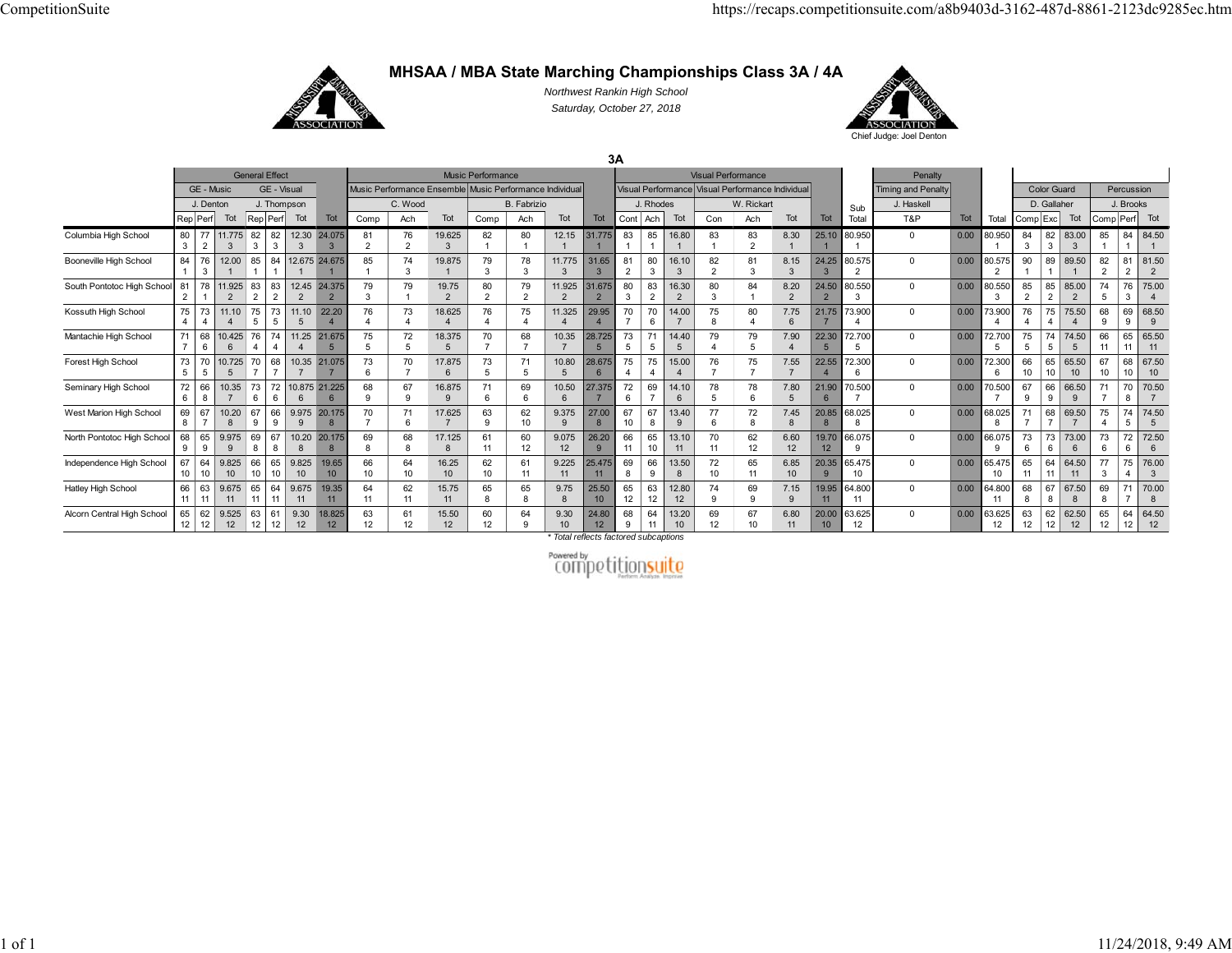

**MHSAA / MBA State Marching Championships Class 3A / 4A**

*Northwest Rankin High School Saturday, October 27, 2018*

**4A**



General Effect **Music Performance** Music Performance Visual Performance Visual Performance Sub TotalPenalty Total GE - Music GE - Visual Music Performance Ensemble Music Performance Individual Visual Performance Visual Performance Individual Timing and Penalty Color Guard Percussion J. Denton J. Thompson **C. Wood B. Fabrizio J. J. Rhodes W. Rickart J. Le**tter J. Haskell **J. D. Gallaher J. Brooks** Rep|Perf| Tot |Rep|Perf| Tot | Comp | Ach | Tot | Comp | Ach | Tot | Tot | Cont |Ach | Tot | Tot | Tot | Total | Tot | Tot | Tot | Tot | Tot | Comp|Cxc | Tot | Comp|Perf| Tot Kosciusko High School 83 12.15 12.00 24.15 19.75 12.525 32.275 15.70 8.75 24.45 80.875 0.00 80.875 80.50 678.50 Pontotoc High School 79 11.625 2 2 3 11.55 3 23.175 2 19.125 3 12.825 1 31.95 16.40 8.65 2 25.05 1 80.175 0 0.00 80.175 83.50 1 2 2 83.50 2 Mendenhall High School 77 11.325 11.325 22.65 18.75 11.85 30.60 15.00 8.50 23.5076.750 0.00 76.750 76.50 81.00 New Albany High School 72 10.575 11.175 21.75 20.125 11.70 6 31.825 14.40 8.0022.40 6 75.975 0.00 75.975 2 82.00 2 6 5 77.50 6 Purvis High School 75 11.025 4 4 79 1 77 2 2 11.70 2 22.725 3 17.75 11.40 8 29.15 6 14.80 7.90 8 22.70 5 74.575 0.00 74.575 4 78.50 5 13 68.00 Ripley High School 71 68 |10.425| 70 | 68 10.3520.775 17.875 12.1530.025 14.70 8.30 23.00 73.800 0.00 73.800 74.00 90.50Vancleave High School 73 5 5 10.80 5 9 10.20 9 21.00 8 3 18.375 5 12.00 4 30.375 5 8 14.30 8 6 8.10 5 22.40 6 73.775 0.00 73.775 68.00 9 8 72.00 9 Bay High School 72 10.65 10.8021.45 17.625 11.2528.875 14.50 7.45 21.9572.275 0.00 72.275 75.50 380.50 Pass Christian High School 68 9.975 710.575 7 20.55 9 17.375 11.55 28.925 5 14.10 8.05 22.15 71.625 0.00 71.625 79.00 4 776.00 Northeast Jones High School 67 9.825  $\begin{array}{|c|c|c|c|}\n\hline\n67 & 10.275 & 64 & 63 \\
\hline\n9 & 9 & 13 & 13\n\end{array}$  119.90 19.725 18.00 10.95 28.95 9 13.90 7.35 21.25 69.925 0.00 69.925 9 71.00 8 72.508 East Central High School 70 10.275 9 13 13 9.525 19.80 17.125 10.725 27.85 13.70 7.10 20.80 68.450 0.00 68.450 71.50 9 70.00 Tishomingo County High School 69 10.125 68 | 66 10.05 20.175 16.875 9.90 26.775 13.20 6.80 20.00 66.950 0.00 66.950 69.00 9 70.50 Poplarville High School 65 62 9.525 12 12 9.675 19.20 17.25 10.50 27.75 12.00 7.20 19.20 66.150 0.00 66.150 62.50 14 65.00 Amory High School 63 159.225 63 | 62<br>14 | 14 9.375 18.60 16.75 10.05 26.80 1213.40 6.95 20.35 65.750 0.00 65.750 65.00 1169.00 Newton County High School 9.375 9.15 18.525 15 16.25 10.35 26.60 14 13.00 7.30 20.30 65.425 0.00 65.425 13 66.50 14 15 66.00

*\* Total reflects factored subcaptions*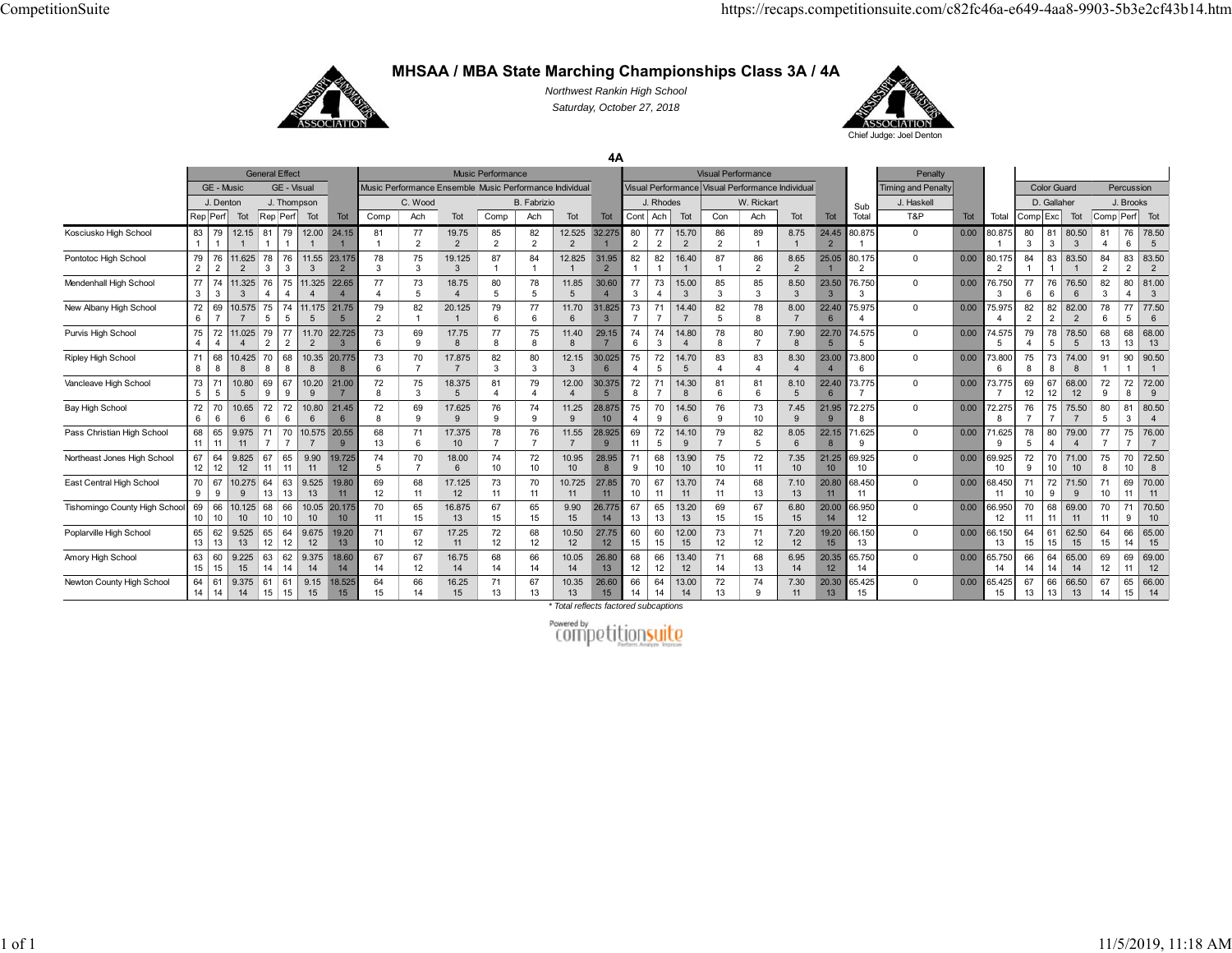

**MHSAA / MBA State Marching Championships Class 5A**

*Pearl High School Saturday, October 27, 2018*



**5A**

|                               |                        |                      |                         |          | <b>General Effect</b> |                           |                          |                     |                                                         |                          | <b>Music Performance</b> |                      |                         |                           |                      |                      |                         |                     | <b>Visual Performance</b>                        |                      |                           |                            | Penalty                   |         |                          |                      |                      |                           |           |                       |                        |
|-------------------------------|------------------------|----------------------|-------------------------|----------|-----------------------|---------------------------|--------------------------|---------------------|---------------------------------------------------------|--------------------------|--------------------------|----------------------|-------------------------|---------------------------|----------------------|----------------------|-------------------------|---------------------|--------------------------------------------------|----------------------|---------------------------|----------------------------|---------------------------|---------|--------------------------|----------------------|----------------------|---------------------------|-----------|-----------------------|------------------------|
|                               |                        | GE - Music           |                         |          | GE - Visual           |                           |                          |                     | Music Performance Ensemble Music Performance Individual |                          |                          |                      |                         |                           |                      |                      |                         |                     | Visual Performance Visual Performance Individual |                      |                           |                            | <b>Timing and Penalty</b> |         |                          |                      | <b>Color Guard</b>   |                           |           | Percussion            |                        |
|                               |                        | J. Bell              |                         |          | J. Hunt               |                           |                          |                     | J. Hood                                                 |                          |                          | S. Calhoun           |                         |                           |                      | G. Quellette         |                         |                     | A. Greene                                        |                      |                           | Sub                        | R. Keller                 |         |                          |                      | B. Nunez             |                           |           | P. Furnari            |                        |
|                               | Rep Perf               |                      | Tot                     |          | Rep Perf              | Tot                       | <b>Tot</b>               | Comp                | Ach                                                     | Tot                      | Comp                     | Ach                  | Tot                     | <b>Tot</b>                |                      | Cont Ach             | Tot                     | Con                 | Ach                                              | Tot                  | Tot                       | Total                      | T&P                       | Tot     | Total                    | Comp <sup>Exc</sup>  |                      | Tot                       | Comp      | Perf                  | Tot                    |
| Lewisburg High School         | 94                     | 94                   | 14.10                   | 97       | 96                    |                           | 14.475 28.575            | 98                  | 96                                                      | 24.25                    | 97                       | 95                   | 14.40                   | 38.65                     | 97                   | 96                   | 19.30                   | 95                  | 94                                               | 9.45                 | 28.75                     | 95.975                     | $^{\circ}$                | 0.00    | 95.975                   | 98                   | 98                   | 98.00                     | 96        | 96                    | 96.00                  |
| Germantown High School        | 93<br>2                | 93<br>$\overline{2}$ | 13.95<br>$\overline{2}$ | 94       | 93                    | 2                         | 14.025 27.975            | 95<br>3             | 93<br>$\mathbf{3}$                                      | 23.50<br>$\mathcal{R}$   | 96<br>$\overline{2}$     | 94<br>$\Omega$       | 14.25<br>$\overline{2}$ | 37.75                     | 95<br>$\overline{2}$ | 95<br>$\overline{2}$ | 19.00<br>$\overline{2}$ | 94<br>$\Omega$      | 93<br>$\overline{2}$                             | 9.35                 | 28.35                     | 94.075<br>$\sim$           | $\mathbf{0}$              | 0.00    | 94.075<br>$\overline{2}$ | 96                   | 96<br>3              | 96.00<br>$\mathbf{3}$     | 91        | 91                    | 91.00                  |
| South Jones High School       | 90                     | 88                   | 13.35<br>6              | 92       | 92<br>3               | 13.80<br>3                | 27.15<br>$\mathbf{3}$    | 96<br>$\mathcal{L}$ | 94<br>2                                                 | 23.75                    | 95<br>3                  | 93<br>3              | 14.10<br>$\mathcal{R}$  | 37.85                     | 92                   | 90                   | 18.20<br>$\overline{5}$ | 93<br>$\mathcal{R}$ | 92<br>$\mathbf{3}$                               | 9.25                 | 27.45                     | 92.450<br>3                | $\Omega$                  | 0.00    | 92.450<br>3              | 93                   | 92<br>5              | 92.50<br>$\overline{5}$   | 95        | 95                    | 95.00<br>$\mathcal{P}$ |
| West Harrison High School     | 89<br>6                | 91                   | 13.50<br>5              | 90       | 91                    |                           | 13.575 27.075            | 90                  | 88<br>$\rightarrow$                                     | 22.25                    | 90<br>5                  | 85<br>q              | 13.125<br>6             | 35.375                    | 93                   | 91                   | 18.40                   | 92                  | 90<br>5                                          | 9.10                 | 27.50                     | 89.950                     | 0.05                      | $-0.05$ | 89,900                   | 97<br>$\overline{2}$ | 97<br>$\overline{2}$ | 97.00<br>$\overline{2}$   | 89.5<br>6 | 89<br>6               | 89.25                  |
| Stone High School             | 92<br>3                | 92<br>3              | 13.80<br>-3             | 85       | 85<br>6               | 12.75<br>6                | 26.55<br>$5\overline{5}$ | 92                  | 92<br>$\lambda$                                         | 23.00                    | 87<br>8                  | 88<br>6              | 13.125<br>6             | 36.125                    | 87                   | 85<br>8              | 17.20<br>8              | 86                  | 88<br>6                                          | 8.70                 | 25.90                     | 88.575<br>5                | $\Omega$                  | 0.00    | 88.575<br>5              | 91<br>8              | 87<br>10             | 89.00                     | 88.5<br>8 | 87<br>8               | 87.75                  |
| Olive Branch High School      | 80<br>11               | 81                   | 12.075<br>11            | 89       | 89<br>5               | 13.35<br>$5\overline{5}$  | 25.425                   | 89<br>8             | 87<br>8                                                 | 22.00                    | 86<br>9                  | 87<br>$\overline{ }$ | 12.975<br>$\alpha$      | 34,975                    | 94<br>3              | 93<br>3              | 18.70<br>3              | 89                  | 91                                               | 9.00                 | 27.70                     | 88.100<br>$\epsilon$       | 0                         | 0.00    | 88.100<br>6              | 95                   | 94                   | 94.50                     | 90<br>5   | 88                    | 89.00                  |
| Neshoba Central High School   | 84<br>10 <sup>10</sup> | 86<br>9              | 12.75<br>9              | 83       | 85<br>6               | 12.60<br>$\overline{7}$   | 25.35<br>$\overline{8}$  | 93                  | 90<br>$\sqrt{5}$                                        | 22.875                   | 84<br>11                 | 85<br>$\mathbf{Q}$   | 12.675<br>10            | 35.55                     | 88                   | 87                   | 17.50                   | 79<br>13            | 78<br>12                                         | 7.85<br>12           | 25.35<br>$\mathbf{8}$     | 86.250                     | $\mathbf{0}$              | 0.00    | 86.250                   | 89<br>10             | 88<br>9              | 88.50<br>10 <sup>10</sup> | 84<br>12  | 83<br>12 <sup>2</sup> | 83.50<br>12            |
| Saltillo High School          | 91<br>$\overline{4}$   | 90<br>5              | 13.575                  | 80       | 80<br>8               | 12.00<br>$\mathsf{R}$     | 25.575<br>6              | 88<br>$\Omega$      | 86<br>9                                                 | 21.75                    | 82<br>13                 | 80<br>13             | 12.15<br>13             | 33.90<br>11               | 90                   | 89<br>ĥ              | 17.90<br>6              | 82<br>11            | 81<br>9                                          | 8.15<br>10           | 26.05<br>$6 \overline{6}$ | 85.525<br>8                | $\mathbf{0}$              | 0.00    | 85.525<br>8              | 92<br>6              | 91                   | 91.50<br>6                | 86<br>10  | 86<br>$\mathbf{q}$    | 86.00<br>10            |
| Gautier High School           | 85<br>9                | 84                   | 12.675<br>10            | 78       | 78<br>9               | 11.70<br>9                | 24.375<br>9              | 91                  | 89<br>6                                                 | 22.50                    | 83<br>12                 | 81<br>12             | 12.30<br>12             | 34.80                     | 85                   | 84<br>g              | 16.90<br>9              | 84                  | 80<br>10                                         | 8.20<br>$\mathbf{q}$ | 25.10<br>10               | 84.275<br>9                | $\Omega$                  | 0.00    | 84.275<br>9              | 90<br>9              | 89<br>8              | 89.50<br>8                | 89        | 90<br>5               | 89.50                  |
| Ridgeland High School         | 80<br>11               | 80<br>12             | 12.00<br>12             | 74<br>10 | 77<br>10              | 11.325<br>10 <sup>1</sup> | 23.325<br>11             | 85<br>11            | 83<br>11                                                | 21.00<br>11              | 92                       | 90                   | 13.65                   | 34.65                     | 84<br>10             | 82<br>10             | 16.60<br>10             | 87                  | 84                                               | 8.55                 | 25.15                     | 83.125<br>10 <sup>10</sup> | $\Omega$                  | 0.00    | 83.125<br>10             | 92<br>ĥ              | 90                   | 91.00                     | 92<br>3   | 92<br>$\mathcal{R}$   | 92.00                  |
| Long Beach High School        | 86<br>8                | 89<br>-6             | 13.125                  | 72       | 73<br>11              | 10.875<br>11              | 24.00<br>10 <sup>1</sup> | 83<br>12            | 81<br>12                                                | 20.50<br>12              | 89<br>6                  | 89<br>5              | 13.35<br>$\overline{5}$ | 33.85<br>12 <sup>2</sup>  | 83<br>11             | 82<br>10             | 16.50<br>11             | 83<br>10            | 79<br>11                                         | 8.10<br>11           | 24.60<br>11               | 82.450<br>11               | $\Omega$                  | 0.00    | 82.450<br>11             | 89<br>10             | 87                   | 88.00<br>11               | 85<br>11  | 84<br>11              | 84.50<br>11            |
| Center Hill High School       | 87<br>$\overline{z}$   | 87<br>8              | 13.05<br>8              | 68<br>13 | 68<br>13              | 10.20<br>13               | 23.25<br>12              | 87<br>10            | 85<br>10                                                | 21.50<br>10 <sup>°</sup> | 85<br>10                 | 83<br>11             | 12.60<br>11             | 34.10<br>10 <sup>10</sup> | 80<br>12             | 81<br>12             | 16.10<br>12             | 80<br>12            | 74<br>13                                         | 7.70<br>13           | 23.80<br>13               | 31.150<br>12               | -1                        | $-1.00$ | 80.150<br>12             | 88<br>12             | 86<br>13             | 87.00<br>13               | 79<br>13  | 78<br>13              | 78.50<br>13            |
| Picayune Memorial High School | 78<br>13               | 78<br>13             | 11.70<br>13             | 70<br>12 | 72<br>12              | 10.65<br>12               | 22.35<br>13              | 81<br>13            | 79<br>13                                                | 20.00<br>13              | 88                       | 86<br>8              | 13.05<br>$\mathbf{R}$   | 33.05<br>13               | 77<br>13             | 79<br>13             | 15.60<br>13             | 85                  | 82<br>$\mathsf{R}$                               | 8.35                 | 23.95<br>12               | 79.350<br>13               | $\mathbf{0}$              | 0.00    | 79.350<br>13             | 88<br>12             | 87<br>10             | 87.50<br>12               | 88<br>9   | 85<br>10              | 86.50<br>$\mathbf{q}$  |

*\* Total reflects factored subcaptions*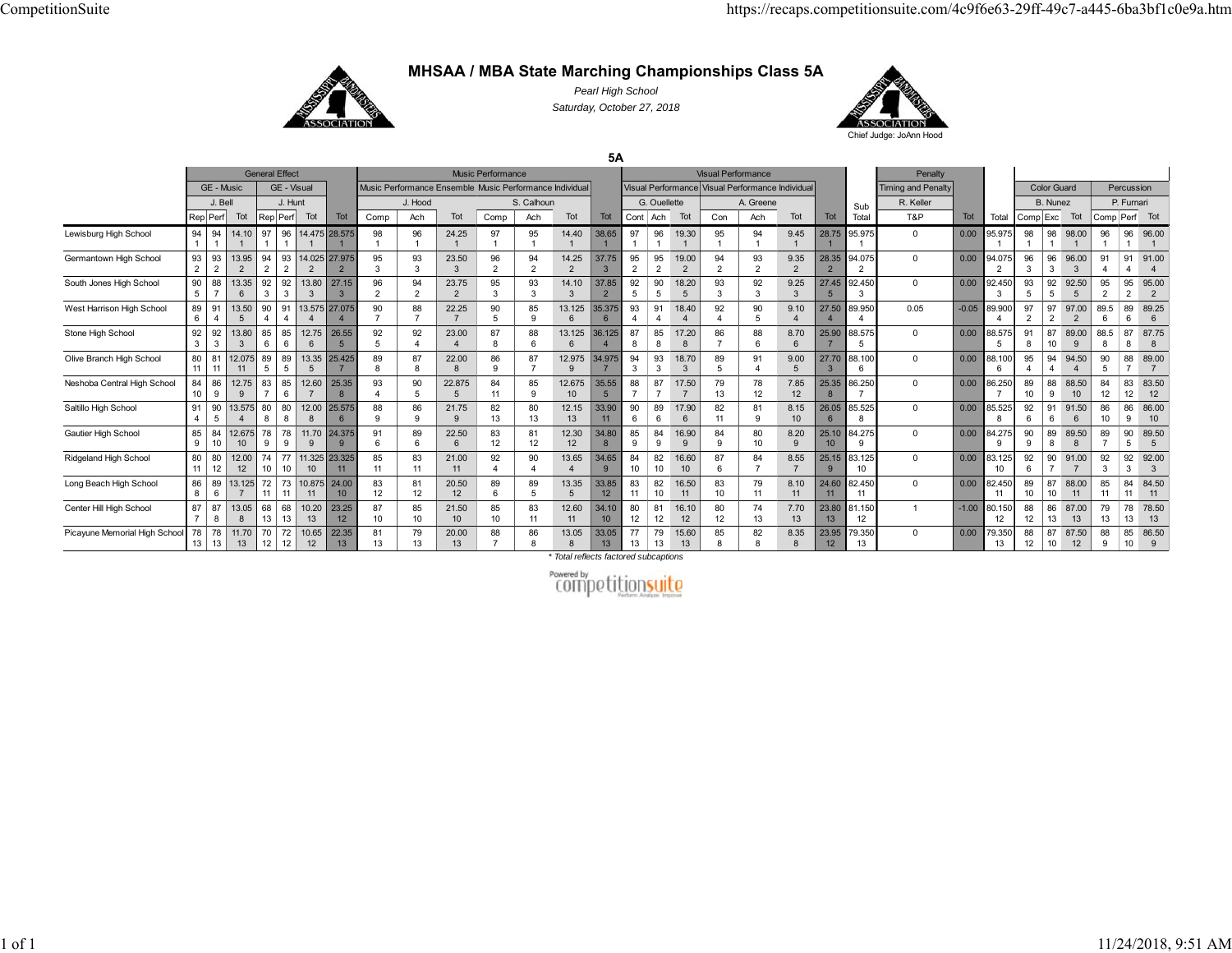

**MHSAA / MBA State Marching Championships - Class 6A**

*Germantown High School Saturday, November 3, 2018 Prelims*



Chief Judge: Nola Jones

**6A**

|                            |                      |                      |              |          | <b>General Effect</b> |                            |                           |                      |          |                                                         | <b>Music Performance</b> |                      |                          |                          |                      |          |             | <b>Visual Performance</b> |                                                  |                        |                          |                    | Penalty                   |         |                          |                      |                      |                         |                      |                    |                         |
|----------------------------|----------------------|----------------------|--------------|----------|-----------------------|----------------------------|---------------------------|----------------------|----------|---------------------------------------------------------|--------------------------|----------------------|--------------------------|--------------------------|----------------------|----------|-------------|---------------------------|--------------------------------------------------|------------------------|--------------------------|--------------------|---------------------------|---------|--------------------------|----------------------|----------------------|-------------------------|----------------------|--------------------|-------------------------|
|                            |                      | GE - Music           |              |          | GE - Visual           |                            |                           |                      |          | Music Performance Ensemble Music Performance Individual |                          |                      |                          |                          |                      |          |             |                           | Visual Performance Visual Performance Individual |                        |                          |                    | <b>Timing and Penalty</b> |         |                          |                      | <b>Color Guard</b>   |                         |                      | Percussion         |                         |
|                            |                      | D. MacKinnon         |              |          | M. Stone              |                            |                           |                      | A. Poor  |                                                         |                          | J. Bell              |                          |                          |                      | K. Giese |             |                           | <b>B.</b> Nunez                                  |                        |                          | Sub                | J. Haskell                |         |                          |                      | N. Jones             |                         |                      | E. Argenziano      |                         |
|                            |                      | Rep Perf             | Tot          |          | Rep Perf              | Tot                        | Tot                       | Comp                 | Ach      | Tot                                                     | Comp                     | Ach                  | Tot                      | Tot                      | Cont                 | Ach      | Tot         | Con                       | Ach                                              | Tot                    | Tot                      | Total              | T&P                       | Tot     | Total                    | Comp <sup>Exc</sup>  |                      | Tot                     | Comp Perf Tot        |                    |                         |
| Hernando High School       | 96<br>3              | 95<br>3              | 14.325<br>3  | 95       | 93                    | 14.10                      | 28,425                    | 96<br>$\mathfrak{p}$ | 95<br>2  | 23.875<br>2                                             | 91<br>5                  | 94<br>$\overline{2}$ | 13.875                   | 37.75<br>$\overline{2}$  | 96                   | 95       | 19.10       | 96                        | 94                                               | 9.50                   | 28.60                    | 94.775             | $\overline{0}$            | 0.00    | 94.775                   | 96                   | 95                   | 95.50                   | 96<br>$\overline{2}$ | 96                 | 96.00                   |
| Petal High School          | 97<br>2              | 96<br>2              | 14,475<br>2  | 90       | 91<br>3               | 13.575                     | 28.05                     | 97                   | 97       | 24.25                                                   | 95<br>$\overline{2}$     | 94<br>$\overline{2}$ | 14.175<br>$\overline{2}$ | 38.425                   | 93<br>$\overline{2}$ | 93<br>2  | 18.60<br>2  | 93                        | 91<br>3                                          | 9.20                   | 27.80                    | 94.275             | $\overline{0}$            | 0.00    | 94.275<br>$\overline{2}$ | 93<br>5              | 91<br>$\overline{4}$ | 92.00<br>$\overline{5}$ | 97                   | 97                 | 97.00                   |
| Desoto Central High School | 98                   | 97                   | 14.625       | 93       | 89                    | 13.65<br>3                 | 28.275                    | 94                   | 91       | 23.125<br>$\boldsymbol{\Delta}$                         | 96                       | 95                   | 14.325                   | 37.45<br>3               | 89<br>6              | 87       | 17.60       | 94<br>$\Omega$            | 92<br>$\overline{2}$                             | 9.30<br>$\overline{2}$ | 26.90                    | 92.625             | $\overline{0}$            | 0.00    | 92.625<br>3              | 94                   | 94<br>$\overline{2}$ | 94.00                   | 93                   | 93                 | 93.00                   |
| Southaven High School      | 90<br>8              | 91<br>5              | 13.575       | 86       | 85<br>6               | 12.825<br>$6 \overline{6}$ | 26.40                     | 95<br>$\mathbf{z}$   | 93<br>3  | 23.50<br>$\mathbf{3}$                                   | 94<br>3                  | 92                   | 13.95<br>$\mathbf{3}$    | 37.45<br>3               | 91                   | 90       | 18.10       | 89<br>5                   | 87<br>5                                          | 8.80<br>$\overline{5}$ | 26.90                    | 90.750             | $\overline{0}$            | 0.00    | 90.750                   | 91<br>6              | 89<br>6              | 90.00<br>6              | 81<br>10             | 84                 | 82.50<br>$\mathbf{R}$   |
| Pearl High School          | 91                   | 91<br>5              | 13.65<br>6   | 92<br>3  | 92<br>$\overline{2}$  | 13.80<br>$\overline{2}$    | 27.45                     | 89                   | 86       | 21,875                                                  | 89<br>8                  | 86<br>8              | 13.125<br>$\mathbf{Q}$   | 35.00                    | 92<br>3              | 91<br>3  | 18.30<br>3  | 94<br>$\mathfrak{p}$      | 91<br>3                                          | 9.25<br>3              | 27.55                    | 90.000             | $\mathbf 0$               | 0.00    | 90.000                   | 95<br>2              | 92<br>3              | 93.50<br>3              | 87<br>5              | 85<br>6            | 86.00<br>$\overline{5}$ |
| Oxford High School         | 92<br>5              | 93                   | 13,875       | 85<br>8  | 84                    | 12.675                     | 26.55                     | 87                   | 85<br>8  | 21.50<br>8                                              | 88<br>10                 | 88<br>5              | 13.20                    | 34.70<br>8               | 88                   | 89<br>5  | 17.70<br>6  | 82<br>g                   | 80                                               | 8.10                   | 25.80                    | 87.050             | $^{\circ}$                | 0.00    | 87.050<br>6              | 89                   | 84<br>8              | 86.50<br>8              | 83<br>8              | .87<br>5           | 85.00<br>6              |
| Tupelo High School         | 93<br>$\overline{4}$ | 90<br>$\overline{7}$ | 13.725<br>5  | 82       | 82<br>9               | 12.30<br>10                | 26.025                    | 90                   | 87<br>6  | 22.125<br>6                                             | 90<br>6                  | 87<br>6              | 13.275<br>6              | 35.40<br>6               | 90                   | 88<br>6  | 17.80<br>5  | 80<br>12 <sup>2</sup>     | 76<br>13                                         | 7.80<br>13             | 25.60                    | 37.025             | $\overline{0}$            | 0.00    | 87.025                   | 83                   | 79<br>12             | 81.00<br>12             | 84                   | 80                 | 82.00<br>9              |
| Oak Grove High School      | 88<br>10             | 88<br><b>q</b>       | 13.20<br>10  | 89       | 87                    | 13.20                      | 26.40                     | 92                   | 90<br>5  | 22.75<br>5                                              | 89<br>8                  | 87<br>6              | 13.20<br>$\overline{7}$  | 35.95<br>$5\overline{5}$ | 83<br>11             | 82<br>11 | 16.50<br>11 | 87<br>6                   | 84<br>ĥ                                          | 8.55                   | 25.05<br>10 <sup>1</sup> | 87.400             | 0.5                       | $-0.50$ | 86.900                   | 88                   | 86                   | 87.00                   | 94<br>$\mathcal{R}$  | 94                 | 94.00                   |
| Warren Central High Schoo  | 92<br>5              | 88<br>9              | 13.50<br>8   | 87<br>6  | 83<br>8               | 12.75<br>$\overline{7}$    | 26.25<br>8                | 83<br>11             | 77<br>12 | 20.00<br>12                                             | 92                       | 86<br>8              | 13.35<br>5               | 33.35<br>10              | 84<br>10             | 86<br>8  | 17.00<br>9  | 84                        | 82                                               | 8.30                   | 25.30                    | 84.900             | $\mathbf 0$               | 0.00    | 84.900<br>9              | 95<br>$\overline{2}$ | 90<br>5              | 92.50<br>$\overline{4}$ | 85<br>6              | 83<br>8            | 84.00                   |
| Gulfport High School       | 89<br>9              | 89<br>8              | 13.35<br>9   | 80       | 79<br>12              | 11.925<br>12               | 25,275<br>10 <sup>°</sup> | 84<br>10             | 82<br>10 | 20.75<br>10                                             | 85<br>11                 | 83<br>11             | 12.60<br>11              | 33.35<br>10              | 87                   | 85<br>9  | 17.20<br>8  | 81<br>11                  | 77<br>12                                         | 7.90<br>11             |                          | 25.10 83.725<br>10 | $\mathbf 0$               | 0.00    | 83.725<br>10             | 82<br>12             | 81<br>10             | 81.50<br>11             | 79<br>12             | 78                 | 78.50<br>12             |
| <b>Brandon High School</b> | 82<br>12             | 83<br>12             | 12.375<br>12 | 84<br>9  | 81<br>10              | 12.375<br>9                | 24.75<br>12               | 86                   | 83<br>9  | 21.125<br>9                                             | 84<br>12                 | 82<br>12             | 12.45<br>12              | 33.575<br>9              | 85<br>9              | 84<br>10 | 16.90<br>10 | 83<br>8                   | 80                                               | 8.15<br>8              | 25.05<br>10 <sup>1</sup> | 83.375             | $\overline{0}$            | 0.00    | 83.375<br>11             | 84<br>10             | 80<br>11             | 82.00<br>10             | 82<br>9              | 81<br>$\mathbf{Q}$ | 81.50<br>10             |
| D'Iberville High School    | 86<br>11             | 86<br>11             | 12.90<br>11  | 81       | 80<br>11              | 11                         | 12.075 24.975<br>11       | 82<br>12             | 80<br>11 | 20.25<br>11                                             | 90<br>6                  | 84<br>10             | 13.05<br>10              | 33.30<br>12              | 82<br>12             | 81<br>12 | 16.30<br>12 | 82<br>g                   | 79<br>10                                         | 8.05<br>10             | 24.35<br>12              | 32.625<br>12       | $\mathbf 0$               | 0.00    | 82.625<br>12             | 86                   | 83<br>9              | 84.50<br>9              | 80<br>11             | 79<br>11           | 79.50<br>11             |
| Columbus High School       | 77<br>13             | 78<br>13             | 11.625<br>13 | 79<br>13 | 78<br>13              | 11.775<br>13               | 23.40<br>13               | 78                   | 76<br>13 | 19.25<br>13                                             | 78<br>13                 | 76<br>13             | 11.55<br>13              | 30.80<br>13              | 81<br>13             | 80<br>13 | 16.10<br>13 | 79<br>13                  | 78<br>11                                         | 7.85<br>12             | 23.95<br>13              | 78.150<br>13       | $\Omega$                  | 0.00    | 78.150<br>13             | 79<br>13             | 77<br>13             | 78.00<br>13             | 76<br>13             | 76<br>13           | 76.00<br>13             |

*\* Total reflects factored subcaptions*